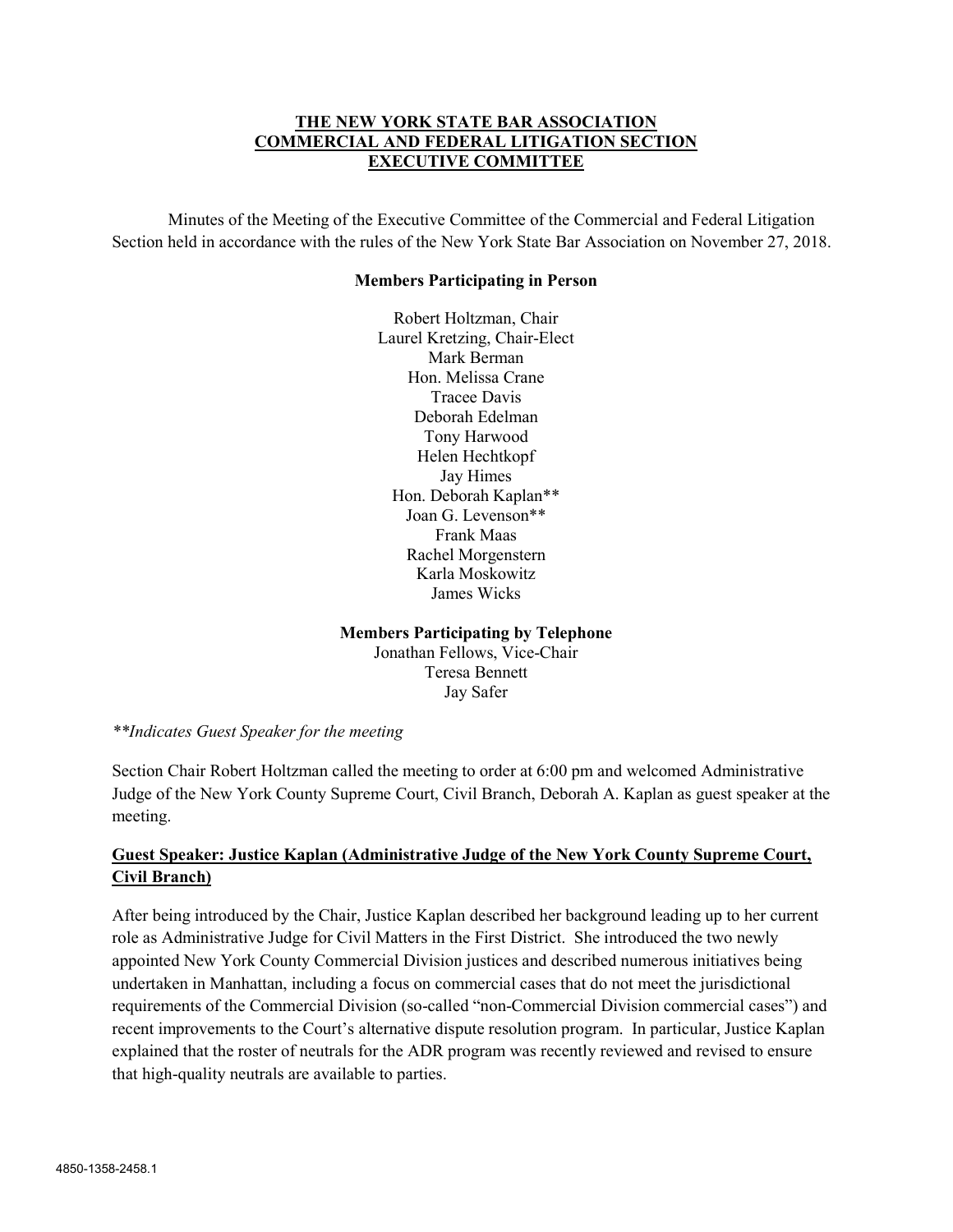Members of the Executive Committee discussed several programs that might be of service to the bench and the bar, including a program regarding the litigation of non-Commercial Division commercial cases in New York County and a program demonstrating the cutting-edge technology that has been installed in Justice Scarpulla's courtroom at 60 Centre Street.

### Motion to approve September 25, 2018 Minutes

The September 25, 2018 minutes were unanimously approved.

### Oral Report of Nominating Committee

Robert Holtzman reported that the Nominating Committee had selected Daniel Wiig, currently co-Chair of the Publications Committee and Editor of the New York Litigator to serve as Vice-Chair of the Section for 2019-2020.

### Section Allocation to District Court Educational Efforts

In 2014, the Section implemented a special one-time "Excellence in Federal Business Litigation" initiative. The Section earmarked up to \$40,000 of surplus funds (\$10,000 for use in each of the United States District Courts in New York State) to present CLE program, training and pilot project initiatives in business litigation. The goal was to advance the relationship between the Section and the Federal bench.

The Section has now agreed with the Western District of New York (subject to required approval of the NYSBA Finance Committee) to allocate \$10,000 in funds to defray the costs of training 53 attorneys who recently were appointed to the District's ADR panel of neutrals.

# Review of the Shira A. Scheindlin Award for Excellence in the Courtroom Event and Reception

Robert Holtzman provided a summary of the Shira A. Scheindlin Award for Excellence in the Courtroom event, which took place on November 15, 2018. The Honorable Judith S. Kaye Commercial and Federal Litigation Scholarships were presented to four Kaye Scholars, each of whom is invited to attend the 2019 Commercial Litigation Academy. The Honorable Shira A. Scheindlin Award for Excellence in the Courtroom Award was presented to Rita Glavin of Seward & Kissel LLP and Diane M. Perri Roberts of Lipsitz Green Scime Cambria LLP. Viva Chen, of The Careerist and The American Lawyer, was the keynote speaker and there was a networking cocktail reception after the awards presentation. Notwithstanding an early-season major snowstorm, there were approximate 60 attendees at this inspiring event celebrating the successes of outstanding women litigators.

# Evening at Thurgood Marshall Courthouse Event Update

Laurel Kretzing provided an update on this third annual event, which will be held on January 15, 2019, the night before the Section's Annual Meeting, and will include a cocktail hour, tours of the Court and remarks by Chief Judge Robert A. Katzmann. The event will be held at the Thurgood Marshall Courthouse from 5-7:30pm.

# The Annual Meeting Update

Jonathan Fellows provided an update on the Section's Annual Meeting, which will be held on January 16, 2019 at the New York Midtown Hilton.